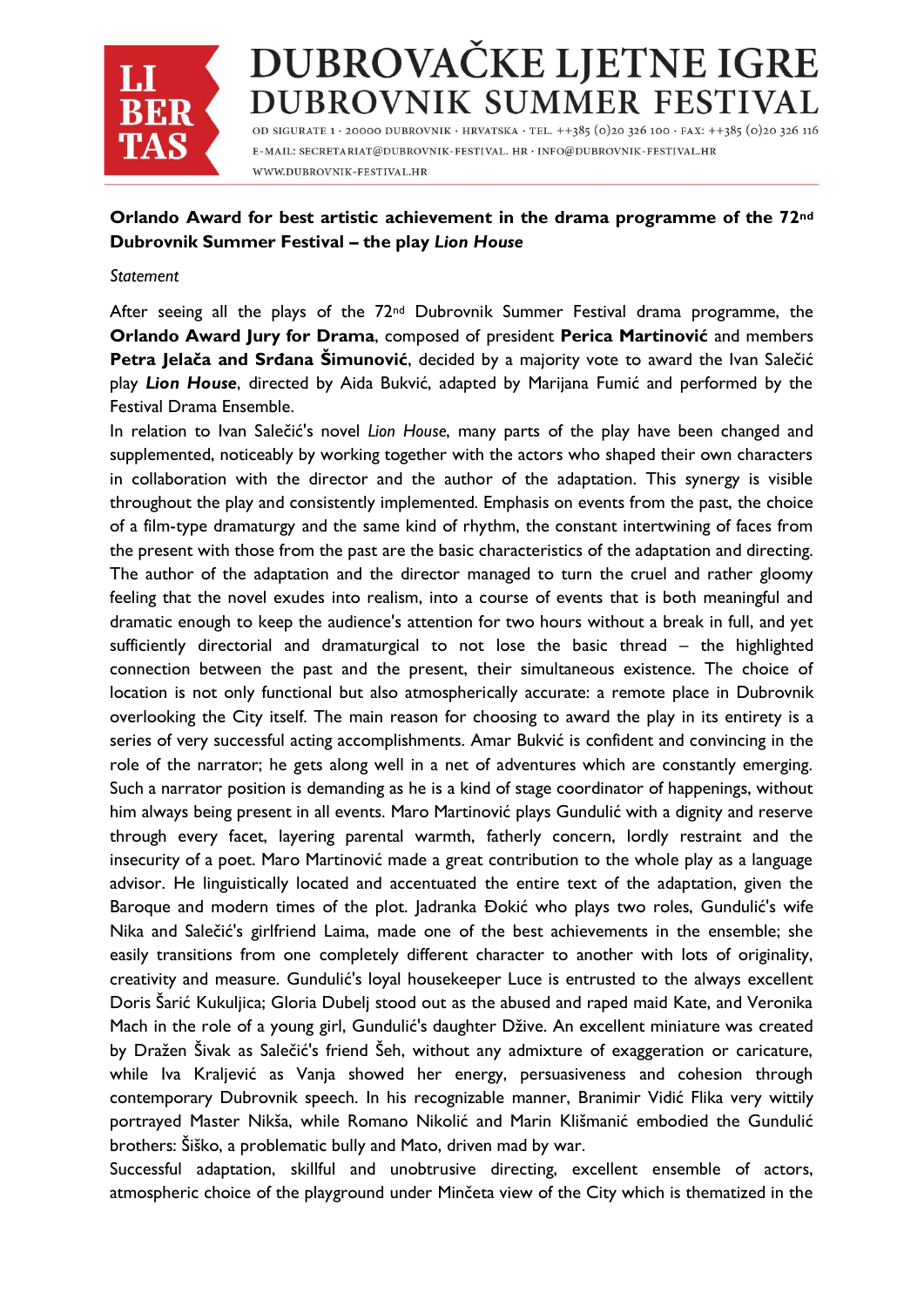play are the reasons why the Drama Jury decided by a majority vote to award the Orlando Award for best artistic achievement in the Festival's drama programme to the creative team and the cast of the play *Lion House*.

## **Orlando Award for best artistic achievemnet in the music programme of the 72nd Dubrovnik Summer Festival – soprano Julia Lezhneva**

### *Statement*

The Orlando Award jury, composed of **president Matija Novaković and members Dijana Hilje and Toni Kursar**, unanimously decided to give the **Orlando Award for the best artistic achievement in the music programme of the 72nd Dubrovnik Summer Festival** to soprano **Julia Lezhneva** for the concert held on 25 July 2021 in the Rector's Palace atrium.

Like a beautiful porcelain doll come alive, soprano Julia Lezhneva shone brilliantly in the Dubrovnik evening, singing Porpora, Graun, Vivaldi and Handel just as they should be sung – stylistically accurate and technically perfect. Julia Lezhneva has precise, light melodies at perfect pitch, long and thoughtful musical phrases, which leave no one indifferent.

Baroque music – the theme of the exceptional musical evening – does not have to delight each and every listener. However, listening to Julia Lezhneva's utter ease of singing, the beautiful darkness of her voice, with perfect mastery and coloratura play, dynamic shades and baroque ornaments behind which are deep thoughtfulness and rumination on the musical text, be it strong suggestive invocations of longing (*Senza di te mio bene*), crying (*Spoza son disprezzata*) or conjuring up the sound of the wind in (*Zeffiretti, che sussurrate*), is what truly delights everyone.

Soprano Julia Lezhneva had perfect accompaniment in the "La Voce Strumentale" ensemble and the superb conductor Dmitry Sinkovsky.

It was an exceptional musical gathering, in the manner of the greatest festival seasons, in which Julia Lezhneva completely enchanted and captured the hearts of the festival audience. Quoting a review by a prominent Dubrovnik music critic: "All the musicians left the Rector's Palace as radiant as the audience. An audience that partook in their own blessing of music, music that the performers elevated to the divine level",

we announce the Laureate of the Orlando Award for Music at the 72nd Dubrovnik Summer Festival: soprano Julia Lezhneva.

**Grand Prix Orlando** for exceptional artistic contributions to the entirety of the Dubrovnik Summer Festival programme through several festival seasons – Linđo Folklore Ensemble

#### *Statement*

Even though they were not the hosts, they were always there. It was understood that every season of the Dubrovnik Summer Festival since 1967 was enriched with their performances, which they held mostly on the terrace of the Revelin Fort. Often they are the most beautiful part of the Festival's Opening Ceremony itself. And no one has yet wondered what it would happened and how it would be like if they weren't a part of the Festival. And no one has